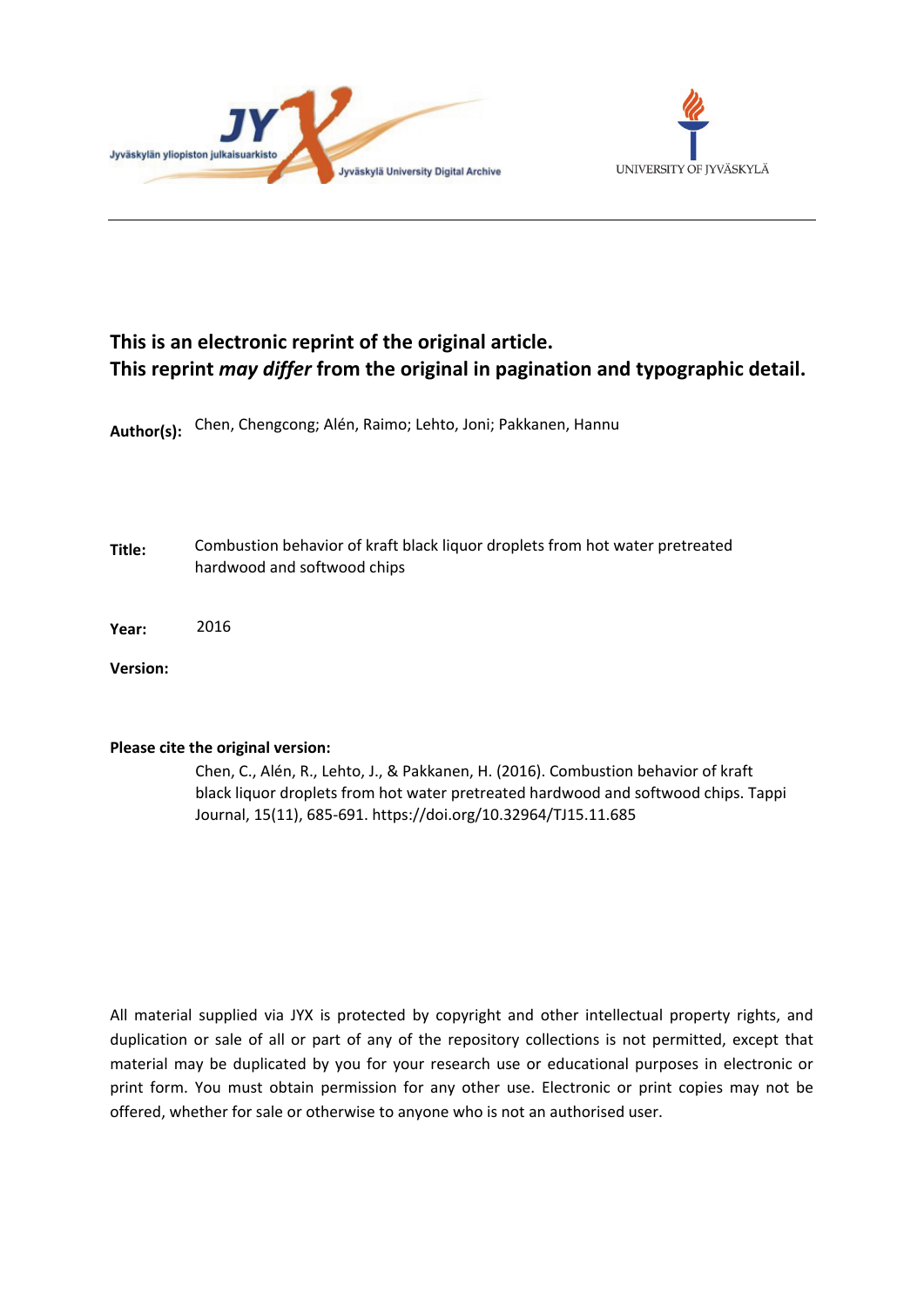# **Combustion behavior of kraft black liquor droplets from hot-water pretreated hardwood and softwood chips**

CHENGCONG CHEN, RAIMO ALÉN, JONI LEHTO, AND HANNU PAKKANEN

Laboratory of Applied Chemistry, University of Jyväskylä, FI-40014, Finland

**ABSTRACT:** This paper describes the combustion properties of birch and spruce kraft black liquors obtained from an integrated forest biorefinery concept in which a hot-water extraction of chips was performed prior to pulping. This pretreatment, aiming mainly at the recovery of various hemicelluloses-derived materials, increased the concentrations of lignin and hydroxy acids in black liquors, compared to those in the reference black liquors without any process modification. On the other hand, the pretreatment decreased the concentrations of volatile acids and other organics (extractives and hemicellulose residues). Due to these characteristic changes, the total burning times (pyrolysis time plus char burning time) of the reference black liquors were somewhat longer than those of black liquors from the modified cooking process. It was also shown that the novel biorefinery-based black liquors swell more than the conventional ones. This phenomenon was concluded to be primarily associated with the combined effect of high-molarmass lignin fragments and hydroxy acids. All of the detected changes in combustion behavior were more intense for birch black liquors than for spruce black liquors.

 *Application:* This study clarifies various effects caused by the typical hot-water pretreatment of hardwood and softwood chips prior to kraft pulping on the combustion properties of black liquor.

**KEYWORDS:** Black liquor, Hot-water pretreatment, Lignin, Aliphatic carboxylic acids, Combustion properties.

# **INTRODUCTION**

Kraft pulping is the dominant delignification process in the production of fiber for papermaking [1,2]. In this process, an aqueous hot-alkali solution reacts with the feedstock, resulting in a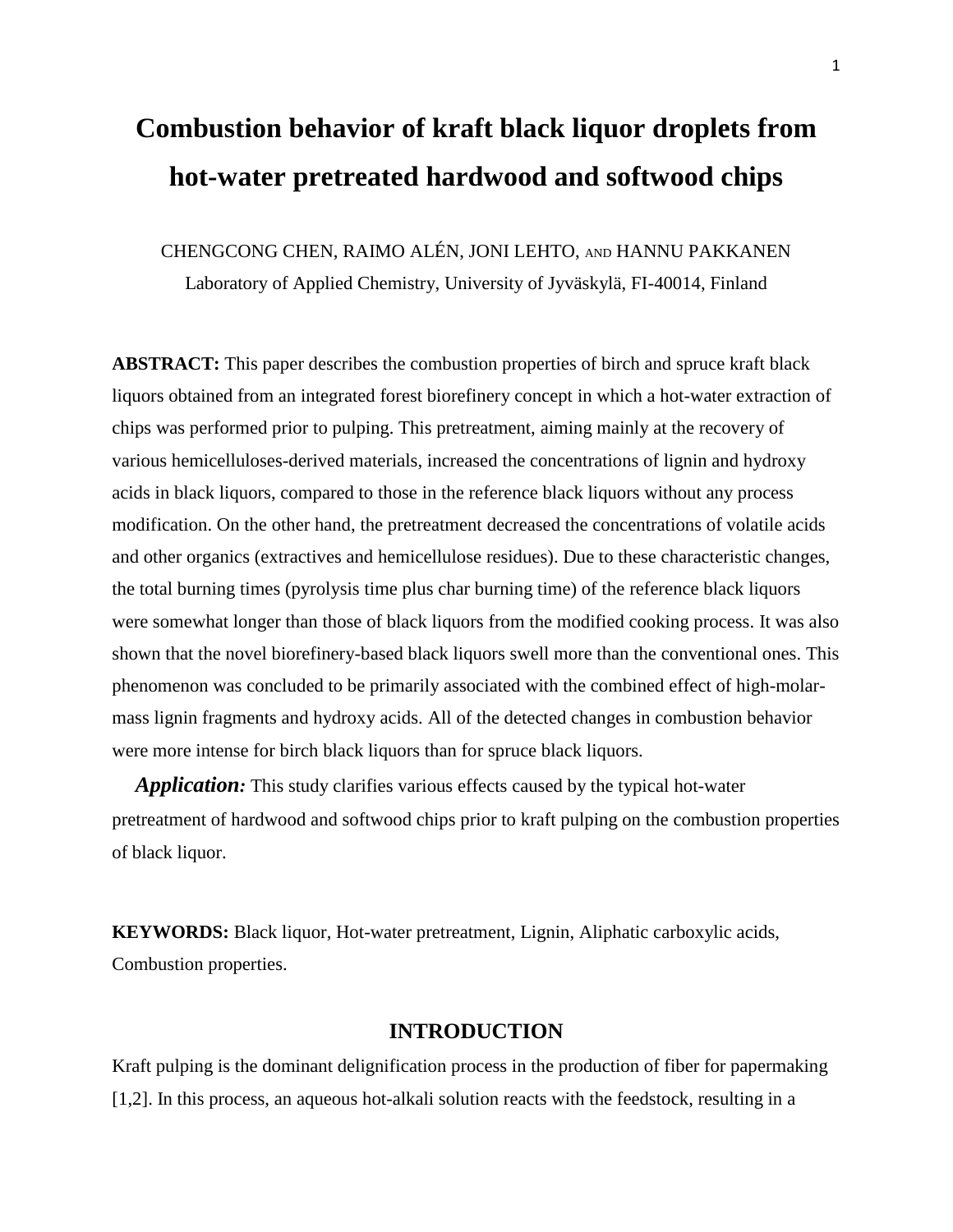cooking yield of about 50% of the initial dry solids, where the spent cooking liquor or black liquor (BL) with a dry solids content of 10-15% after delignification is the most important byproduct. BL contains, in addition to water and residual cooking chemicals, significant amounts of lignin-derived fragments and carbohydrates-derived aliphatic carboxylic acids together with some hemicellulose residues and extractives [3,4]. In practice, for environmental and economic reasons, after evaporation (dry solids content is increased to 65-85%) BL is burned in a Tomlinson-type recovery furnace as sprayed droplets to recover cooking chemicals and to generate energy [5]. Laboratory studies under controlled conditions on the combustion properties of BL have traditionally divided the burning process of a single droplet into sequential stages [6,7]: drying, pyrolysis (i.e., devolatilization including specific swelling), char burning, and inorganic coalescence. All of these stages are important factors in the design and operation of a recovery boiler, and the results obtained from laboratory-scale tests have also explained much about the combustion behavior of different BLs.

 It has been shown that the combustion properties of BL are greatly affected by operating conditions in the recovery furnace as well as the liquor composition [8-18], for example, by wood species, pulping method, and possible heating treatment of BL. In fact, due to the influence of these variables on the chemical composition of BL dry solids [4,19], they also play an important role in the combustion properties of BL. According to the integrated forest biorefinery concept [4,20], the existing pulp mill has been considered to be capable of producing novel value-added by-products. Recently, the most common alternatives studied have been to introduce either an acidic or alkaline pretreatment stage prior to alkaline pulping, mainly for recovering various carbohydrate-derived materials from the chips [4,21-31]. These types of pretreatment processes have an influence on the main delignification process and thereby the chemical composition of the final BL. For this reason, it can be concluded that pretreatments also cause some variations in the combustion properties of BL. However, there are only limited fundamental data available on these changes.

 The aim of this investigation was to study the combustion properties of kraft BLs prepared from hot-water pretreated birch and spruce chips. Combustion experiments were carried out with single BL droplets in stagnant air at  $800^{\circ}$ C in a laboratory furnace.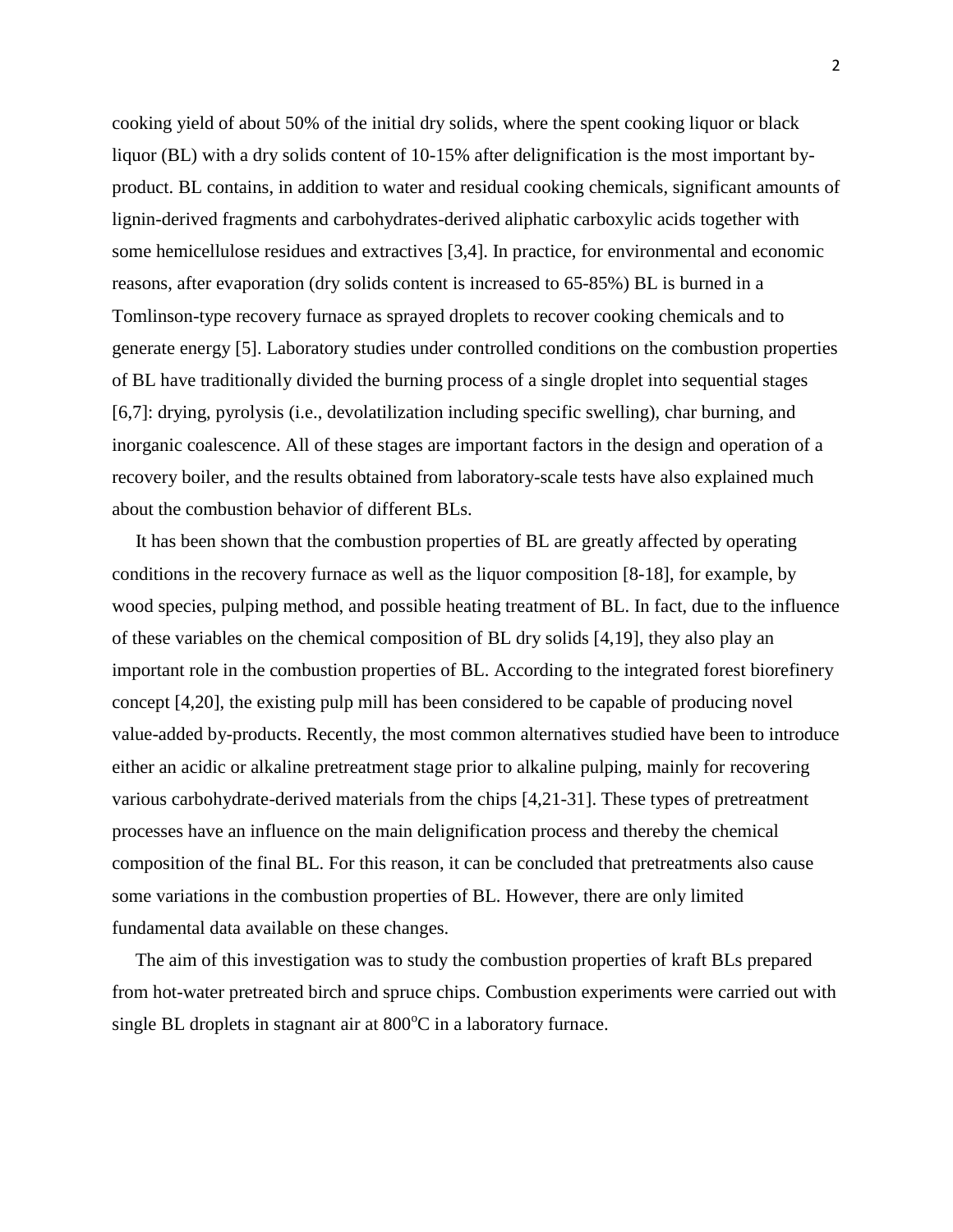#### **EXPERIMENTAL**

# *Pretreatment and pulping*

Laboratory-scale hot-water pretreatments (HWPs) of screened silver birch (*Betula pendula*) and Norway spruce (*Picea abies*) chips were conducted in 1.25-L rotating stainless steel autoclaves heated in an oil bath (CRS Autoclave System 420) [31]. Chips were treated at  $150^{\circ}$ C for 60 minutes, and the liquor-to-wood ratio was 4.5 L/kg. The HWP yields for birch and spruce chips were 83.0% and 90.7%, respectively.

 Kraft BLs were prepared by cooking both untreated and pretreated birch and spruce wood chips in the same laboratory-scale digester as above (**Table I**). At the end of each cook, the autoclave was removed from the oil bath and cooled rapidly in cold tap water. The BL was then separated from the pulp by pressing, and the pulp was thoroughly washed with tap water. Pulp yield was calculated on the basis of oven-dry (o.d.) feedstock and pulp and kappa number of pulps was determined according to standard test method SCAN-C 1:00. The BLs were stored in a freezer prior to analyses and combustion tests.

## *Black liquor analyses*

Analyses of lignin and aliphatic carboxylic acids ("volatile" acetic and formic acids and "nonvolatile" hydroxy acids) in the black liquors were conducted as follows.

 After dilution with 0.1 M aqueous NaOH, the lignin content was estimated by UV/Vis spectrometry at 280 nm using an absorptivity value of 22.8 L/(g·cm) and 24.3 L/(g·cm) for birch and spruce liquors, respectively [32]. A gel permeation chromatographic (GPC) system (a Waters HPLC equipped with a Superdex 75 gel column using 0.1 M aqueous NaOH as the eluent) was applied to determine the molar masses (MMs) [33].

 Volatile and hydroxy acids were determined by gas chromatography (GC/FID and GC/MSD) as their benzyl esters [34] and per(trimethylsilyl)ated derivatives [35], respectively.

 The overall content of extractives and other organics (e.g., hemicellulose residues) was evaluated by subtracting the amounts of lignin and aliphatic carboxylic acids from the total dissolved organic material.

 The residual alkali was determined according to KCL procedure (number 67a:87) by titrating the diluted and carbonate-buffered black liquor sample to pH 11.5 with 1 M hydrochloric acid.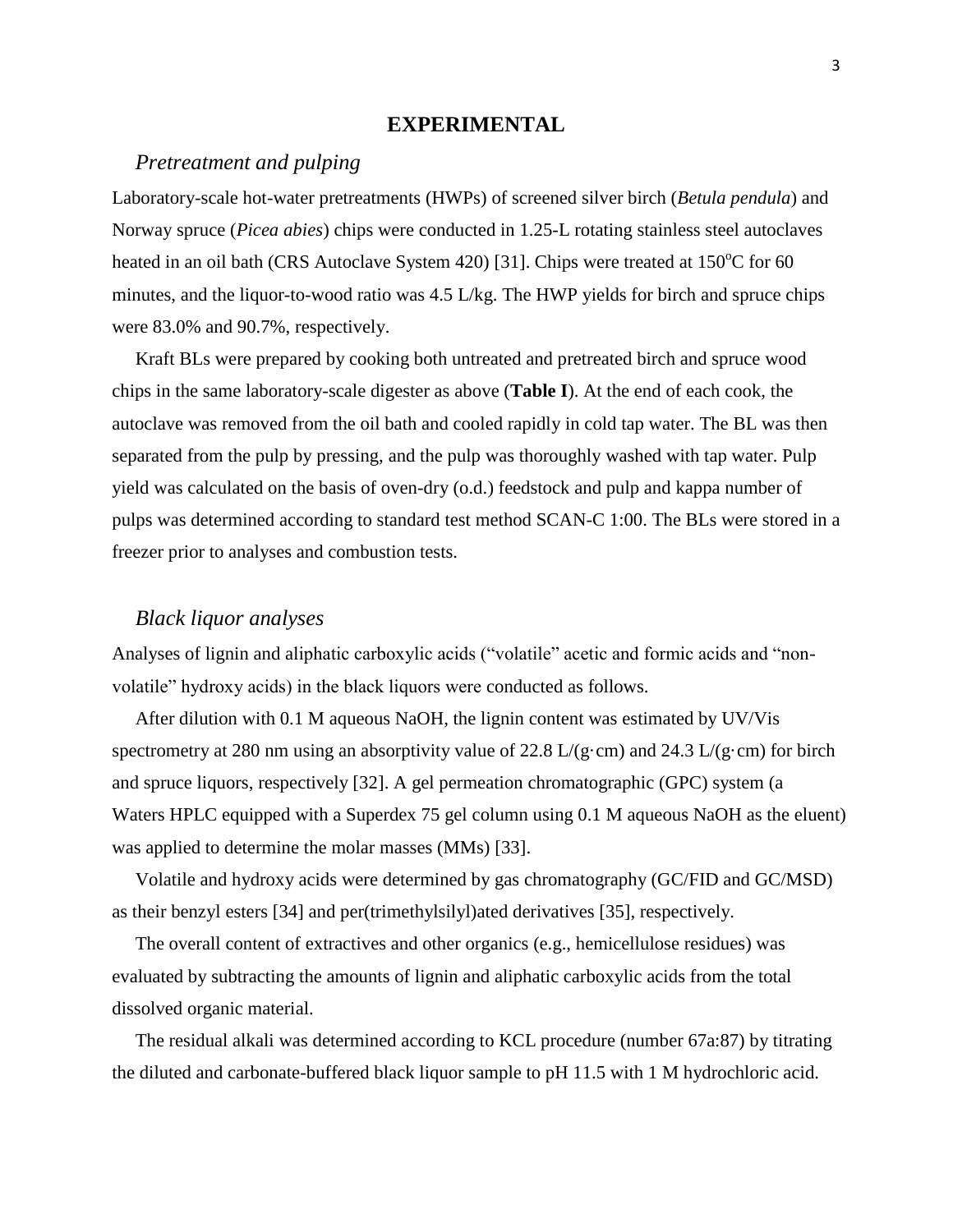#### *Droplet combustion tests*

BL samples were evaporated under reduced pressure at 40°C to a dry solids content of 55-75%. Fifteen to twenty individual droplets around 9 mg in mass were burnt in a laboratory furnace at 800°C in the stagnant air [17]. The process of droplet combustion was recorded by a high definition video camera. Pyrolysis and char burning times (s/mg) were obtained from the video recording with the assistance of the VirtualDub software. The maximum swelling of each droplet  $(S<sub>max</sub>$  as cm<sup>3</sup>/g) was calculated based on an approximation of the swollen particle as an ideal sphere:

$$
S_{max} = \frac{4}{3}A \sqrt{\frac{A}{\pi}} / g \,, \tag{1}
$$

where A is the sectional area of the swollen particle measured from a selected frame of the video recording (at the point of maximum swelling) by the ImageJ software and g is the dry mass of droplet.

# **RESULTS AND DISCUSSION**

#### *Chemical composition of black liquors*

**Table II** presents the organic composition of all studied BLs. It is known that during alkaline pulping, in addition to a significant degradation and dissolution of lignin, a substantial amount of polysaccharides (mainly hemicelluloses) is converted to soluble aliphatic carboxylic acids by various alkali-catalyzed degradation reactions [3,36]. The results clearly indicated the effect of wood species on the acid formation (B52 and B65 vs. S65 and S85), since 2-hydroxybutanoic and xyloisosaccharinic acids mainly originated from xylan-rich birch while glucoisosaccharinic acid mainly originated from glucomannan-rich spruce. Acetic acid was mostly formed by deacetylation of the acetyl groups of hemicelluloses and its higher amount in birch BL, compared to that in spruce BL, was due to the higher content of acetyl groups in birch xylan than in spruce glucomannan. Of the main other acids, formic, glycolic, and lactic acids were unspecifically formed from all the polysaccharide constituents present in feedstocks. Also, it was noted that the cooking time did not affect much the liquor compositions (B52 vs. B65 and S65 vs. S85) and only a slight increase in the concentration of lignin as well as acids was detected in the course of prolonged delignification. In addition, the decrease in residual alkali (Table I)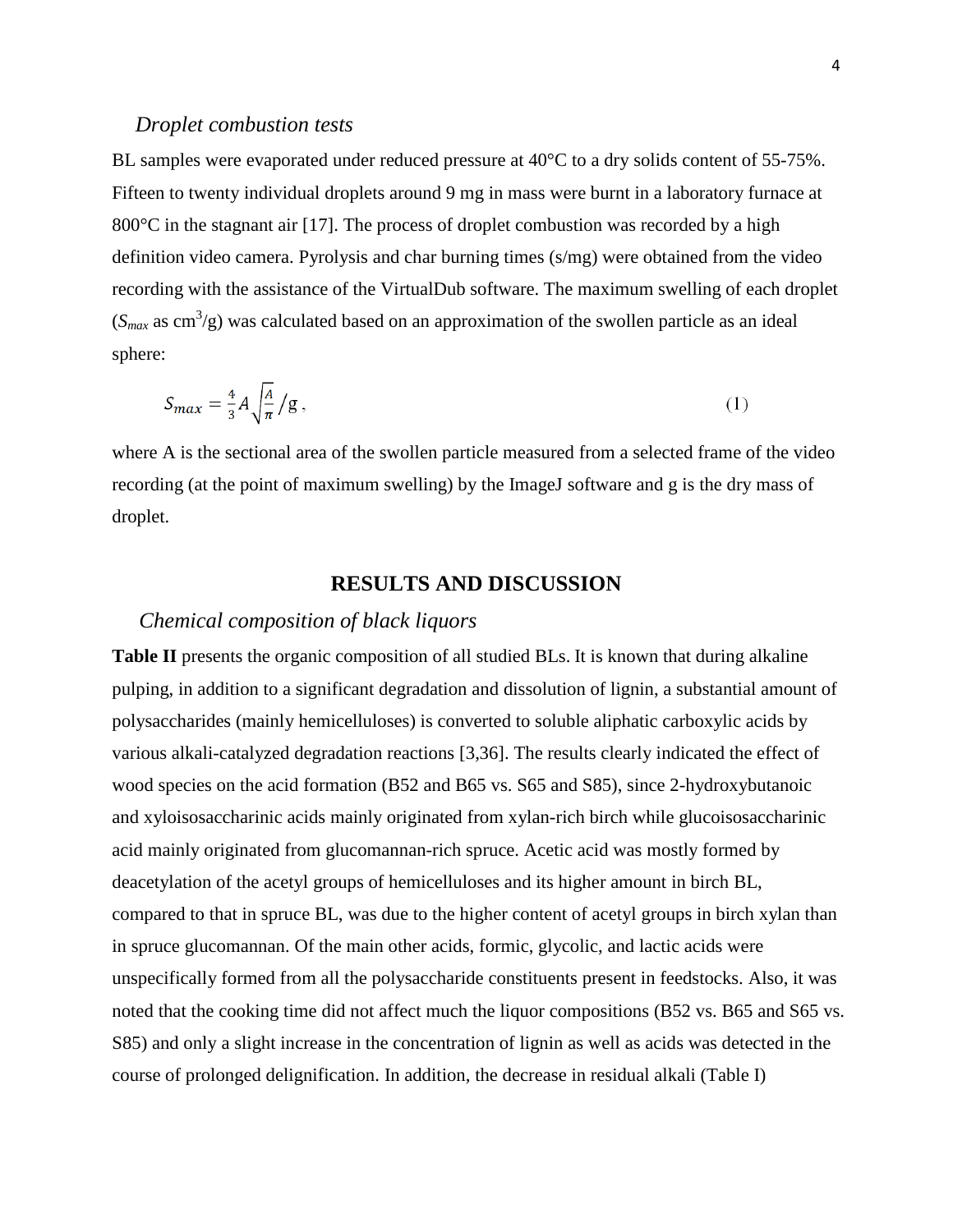distinctly suggested the enhanced formation of hydroxy acids in the kraft pulping of the pretreated birch chips, while this phenomenon was not seen for spruce.

 **Figure 1** compares the variations in BL compositions including lignin, hydroxy acids, volatile acids, and other organics. The HWP of chips typically increased the content of lignin and hydroxy acids in all BLs. An increase (an absolute increase of 30-40% for birch and about 15% for spruce) in hydroxy acids (B52 vs. HW + B52, B65 vs. HW + B65, S65 vs. HW + S65, and S85 vs.  $HW + S85$ ) could be primarily explained by the partial removal of acetyl groups from hemicelluloses already during the HWP stage [29]. For this reason, less alkali, compared to traditional cooking without the HWP stage, was needed for the hydrolysis of acetyl groups (i.e., neutralization of acetic acid) in the cooking stage, thus offering more alkali (i.e., higher alkalinity) for other degradation reactions of polysaccharide chains.

 The HWP stage also caused morphological changes to the chip matrix, making it more accessible to various alkali-catalyzed reactions during pulping [31,37]. As a result of this increase in accessibility, higher amounts of dissolved lignin in BLs from the pretreated chips (about 30% for birch and 15% for spruce), compared to their untreated counterparts, were obtained (Fig. 1). In addition, after the HWP, the increment of lignin (4-9%) based on the total dissolved organics (Table II) was higher than that of hydroxy acids (1-5%), suggesting a more pronounced increase in the mass portion of lignin in BLs. Unlike lignin and hydroxy acids, the contents of volatile acids and other organics showed a declining trend, although, despite deacetylation in the HWP stage, the concentration of acetic acid especially in birch BLs was still rather high.

 Molar mass distributions (MMDs) of lignin characteristically indicated the influence of cooking time as observed earlier by Pakkanen and Alén [33] (**Table III** and **Fig. 2**). It was also noticed that during the HWP, lower-MM lignin fragments were primarily removed, and the removal of high-MM lignin fragments took place more readily during the subsequent cooking phase. Therefore, a slightly more significant proportion of higher-MM lignin fragments was typically found in BLs from pretreated chips than in those from untreated chips.

# *Combustion properties of black liquor droplets*

**Figure 3** summarizes the combustion properties of all the BLs studied, indicating their pyrolysis, char burning, and total burning (i.e., pyrolysis time plus char burning time) times together with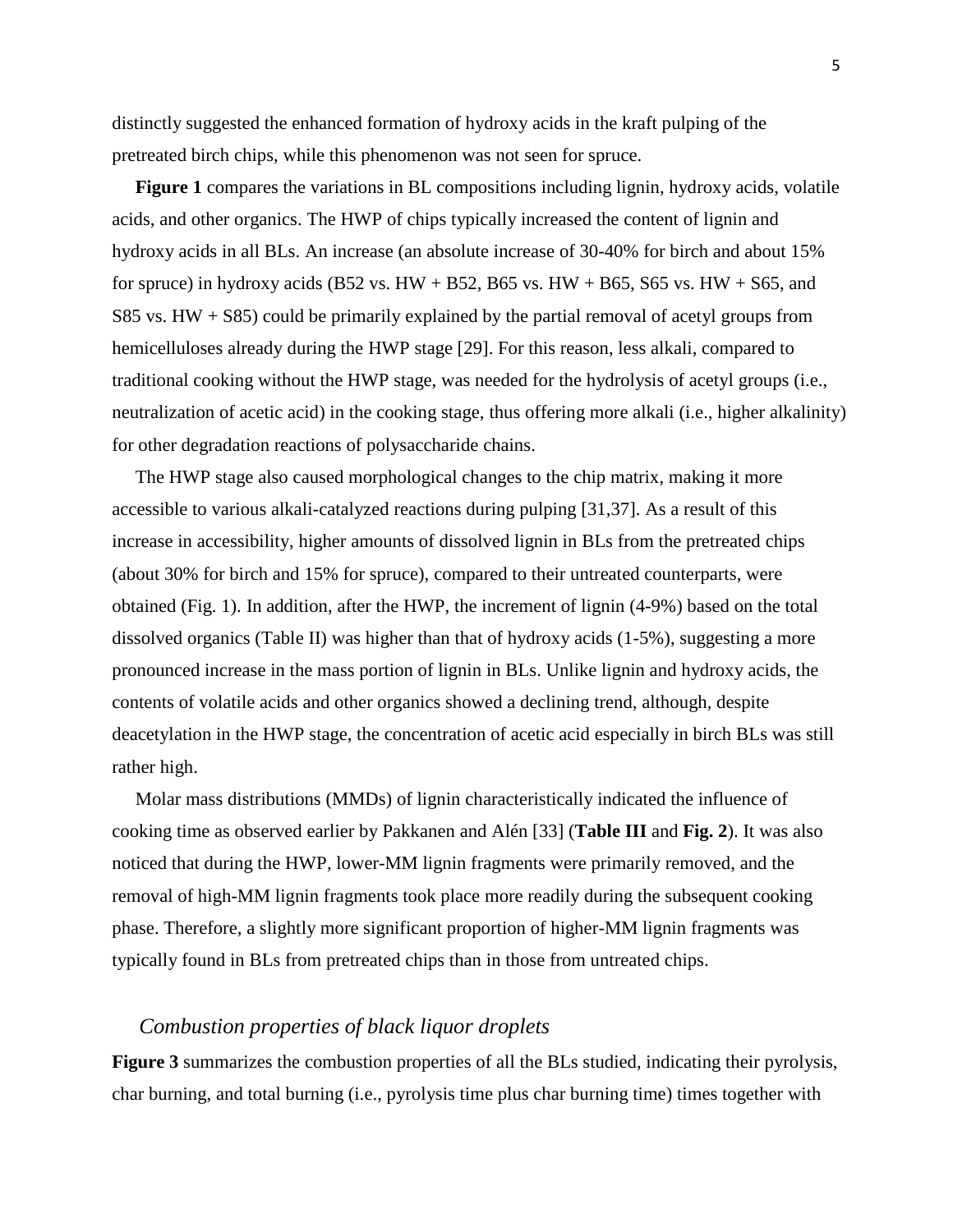specific maximum swelling. It was noted that in particular for birch, the BLs from the pretreated chips had a higher swelling capacity than those from untreated chips. This phenomenon was considered to be mainly associated, on the one hand, with higher lignin contents (Table II) and, on the other hand, higher contents of high-MM lignin fragments ( $> 10,000$  g/mol) were also important for the formation of char [4,38]. In addition, the BLs from pretreated chips contained higher amounts of hydroxy acids (Table II), which degrade faster than lignin when heated, thus readily releasing rapidly volatile degradation products [39]. It has been shown earlier [12] that hardwood kraft lignin swells considerably more than softwood kraft lignin when mixed with hydroxy acids. One further aspect is also that hardwood black liquors typically contain more xylan residues, which have an increasing effect on swelling [4].

 Figure 3 also illustrates the "swelling profile" of the liquor droplets B65 and HW + B65, clearly indicating that in the case of  $HW + B65$ , a shorter pyrolysis time was needed to reach maximum swelling. The mechanism behind this higher swelling rate for  $HW + B65$  was probably due to the combined effect of high-MM lignin fragments and hydroxy acids [4].

 Shorter char burning times together with enhanced swelling (Fig. 3) were observed for BLs  $(HW + B52$  and  $HW + B65)$  from pretreated chips than those (B52 and B65) from untreated chips. This could be explained by the hypothesis that a larger surface is more favorable for the faster char burning [16]. It should be also pointed out that lignin is the main component of BL organics with the highest tendency to form char [39,40], thus explaining the longer duration of char burning than that of pyrolysis. A char burning rate is significant for phenomena occurring in the char bed, where gasification of carbon and reduction of sodium sulfate are of importance [5]. In contrast, the HWP of spruce chips seemed not to greatly affect the pyrolysis or char burning times of the corresponding BLs (S65 vs.  $HW + S65$  and S85 vs.  $HW + S85$ ). In general, it was concluded that the conventional BLs have the longest total burning times and that birch BLs burned faster than spruce BLs.

#### **CONCLUSIONS**

This study shows new data on the combustion properties of birch and spruce kraft BLs obtained from an integrated forest biorefinery concept applying hot-water extraction to chips prior to kraft pulping. Compared to the conventional BLs from untreated chips, the chemical composition of BLs from pretreated chips varied characteristically; in the latter case, higher concentrations of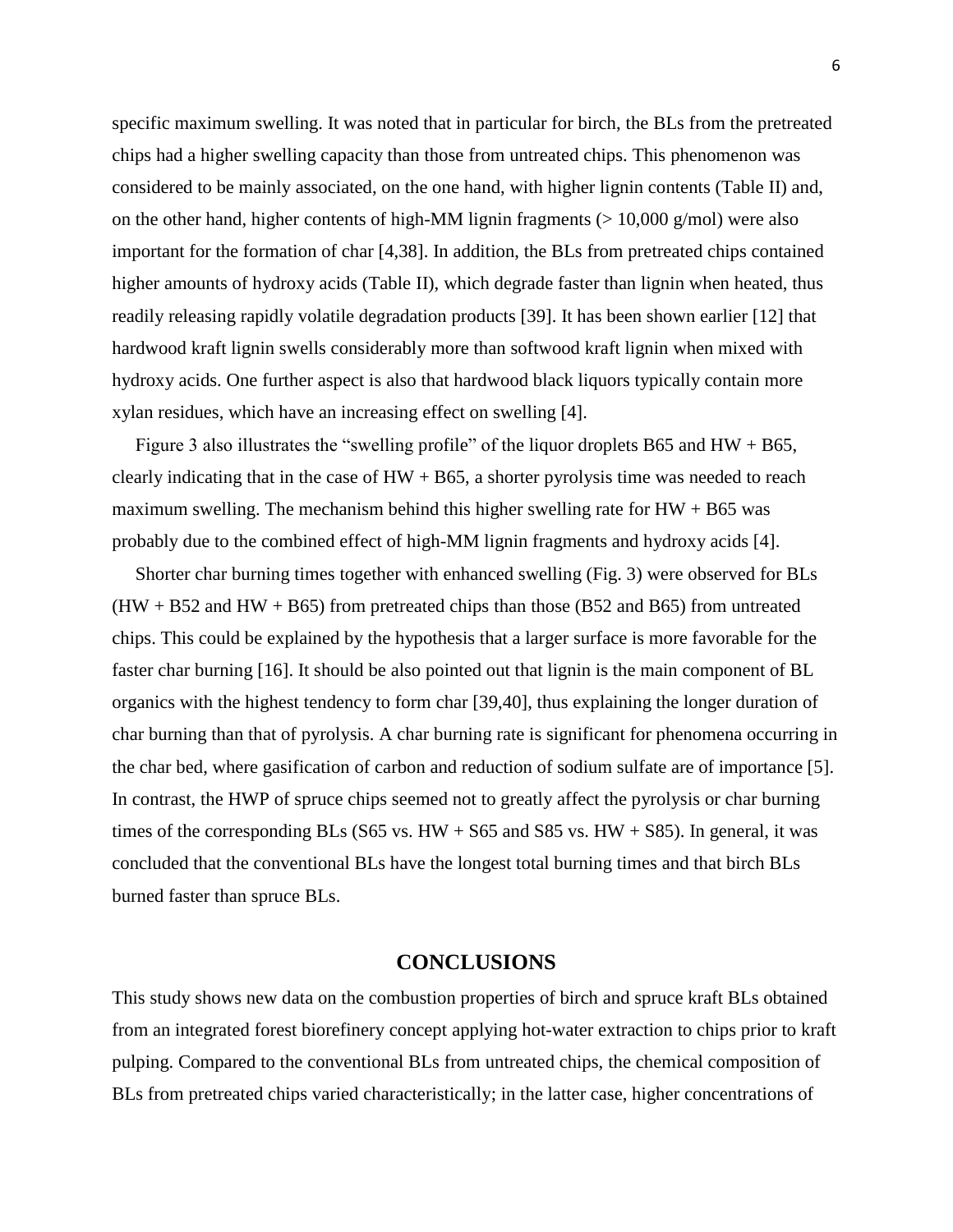lignin and hydroxy acids were detected, whereas the concentrations of volatile acids and other organics (extractives and polysaccharides) were lower. In particular, the total burning times (pyrolysis time plus char burning time) of the conventional BLs obtained without any process modification were somewhat longer than those of BLs from the integrated biorefinery concept. It was also shown that the modified BLs swelled more than the conventional ones, which was probably due to the combined effect of high-MM lignin fragments and hydroxy acids. However, the effect of the MMD of lignin on the combustion properties of BL will be studied in forthcoming studies. All of the changes in combustion behavior were more intense for birch BLs than for spruce BLs, thus having a minor influence on the operation of the recovery furnace in the latter case.

# **ACKNOWLEDGEMENTS**

Financial support from the Academy of Finland, within the framework of the International Doctoral Programme in Bioproducts Technology (PaPSaT) is gratefully acknowledged. Special thanks are due to Mrs. Marja Salo for her assistance with the analyses of aliphatic carboxylic acids.

# **LITERATURE CITED**

- 1. Rydholm, S.A., *Pulping Processes*, Interscience Publishers, New York, NY, USA, 1965.
- 2. Grace, T.M., Malcom, E.W., and Kocurek, M.J., Eds., *Pulp and Paper Manufacture*, *Volume 5*, *Alkaline Pulping*, 3rd edition, Joint Textbook Committee of the Paper Industry, TAPPI and CPPA, USA and Canada, 1989.
- 3. Sjöström, E., *Wood Chemistry - Fundamentals and Applications*, Academic Press, 2nd edition, San Diego, CA, USA, 1993.
- 4. Alén, R., in *Biorefining of Forest Resources* (R. Alén, Ed.), Paper Engineers´ Association, Helsinki, Finland, 2011, pp. 55-114.
- 5. Adams, T.N., Ed., *Kraft Recovery Boilers*, TAPPI PRESS, Atlanta, GA, USA, 1997.
- 6. Hupa, M., Solin, P., and Hyöty, P., *J. Pulp Paper Sci*. 13(2): 67(1987).
- 7. Frederick, W., Noopila, T., and Hupa, M., *J. Pulp Paper Sci*. 17(5): J164(1991).
- 8. Whitty, K., Backman, R., and Hupa, M., *Biores. Technol*. 99(3): 663(2008).
- 9. Miller, P., Clay, D., and Lonsky, W., *Chem. Eng. Commun*. 75(1): 101(1989).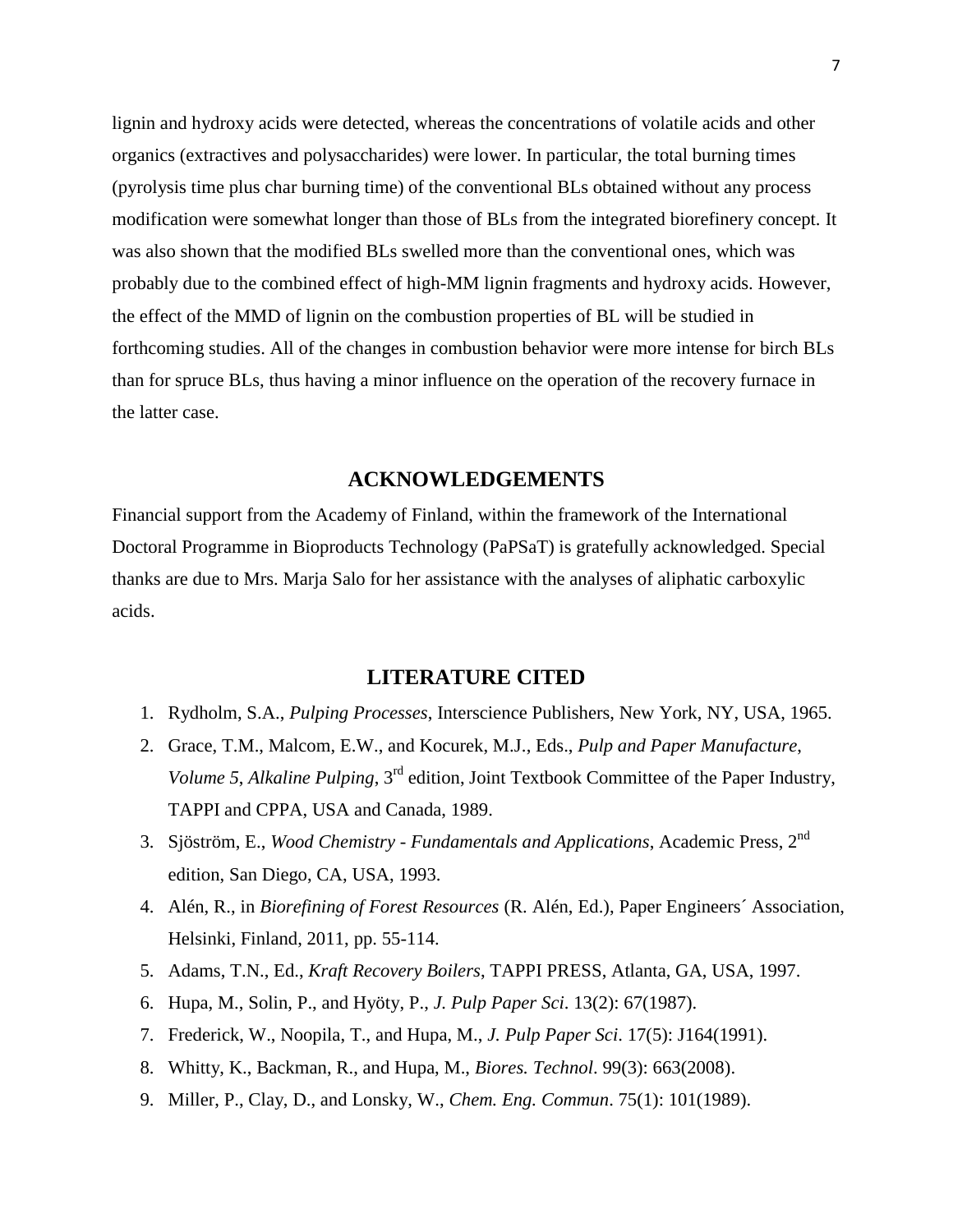- 10. Vakkilainen, E., Backman, R., Forssén, M., and Hupa, M., *Pulp Paper Can.* 100(8): 24(1990).
- 11. Noopila, T., Alén, R., and Hupa, M., *J. Pulp Paper Sci*. 17(4): J105(1991).
- 12. Alén, R., Hupa, M., and Noopila, T., *Holzforschung* 46(4): 337(1992).
- 13. Frederick, W.J. and Hupa, M., *J. Pulp Paper Sci*. 20(10): 274(1994).
- 14. Alén, R., *Biores. Technol*. 49(2): 99(1994).
- 15. Alén, R., *J. Pulp Paper Sci*. 23(2): J62(1997).
- 16. Whitty, K., Backman, R., Forssén, M., Hupa, M., Rainio, J., and Sorvari, V., *J. Pulp Paper Sci*. 23(3): J119(1997).
- 17. Louhelainen, J., "Changes in the Chemical Composition and Physical Properties of Wood and Nonwood Black Liquors during Heating", Ph.D. Thesis, University of Jyväskylä, Laboratory of Applied Chemistry, Jyväskylä, Finland, 2003.
- 18. Vähä-Savo, N., Demartini, N., Ziesig, R., Tomani, P., Theliander, H., Välimäki, E., and Hupa, M., *TAPPI J.* 13(8): 81(2014).
- 19. Sjöström, E. and Alén, R., Eds., *Analytical Methods in Wood Chemistry, Pulping and Papermaking*, Springer, Heidelberg, Germany, 1999.
- 20. van Heiningen, A., *Pulp Paper Can.* 107(6): 38(2006).
- 21. Wayman, M. and Chua, M.G.S., *Can. J. Chem*. 57(19): 2612(1979).
- 22. Mosier, N., Wyman, C., Dale, B., Elander, R., Lee, Y.Y., Holtzapple, M., and Ladisch, M., *Biores. Technol*. 96(6): 673(2005).
- 23. Kamm, B., Kamm, M., Gruber, P.R., and Kromus, S., in *Biorefineries - Industrial Processes and Products, Status Quo and Future Directions, Vol. 1* (B. Kamm, P.R. Gruber, and M. Kamm, Eds.), Wiley-VCH, Weinheim, Germany, 2006, pp. 3-40.
- 24. Carvalheiro, F., Duarte, L.C., and Círio, F.M., *J. Sci. Ind. Res*. 67(11): 849(2008).
- 25. Yoon, S.-H., Macewan, K., and van Heiningen, A., *TAPPI J*. 7(6): 27(2008).
- 26. Walton, S.L., Hutto, D., Genco, J.M., van Walsum, G.P., and van Heiningen, A.R., *Ind. Eng. Chem. Res*. 49(24): 12638(2010).
- 27. Park, Y.C. and Kim, J.S., *Energy* 47(1): 31(2012).
- 28. Lehto, J. and Alén, R., *J. Wood Chem. Technol*. 33(2): 77(2013).
- 29. Lehto, J., Alén, R., and Malkavaara, P., *BioResources* 9(1): 93(2014).
- 30. Lehto, J., Alén, R., and Malkavaara, P., *BioResources*, 9(3): 4958(2014).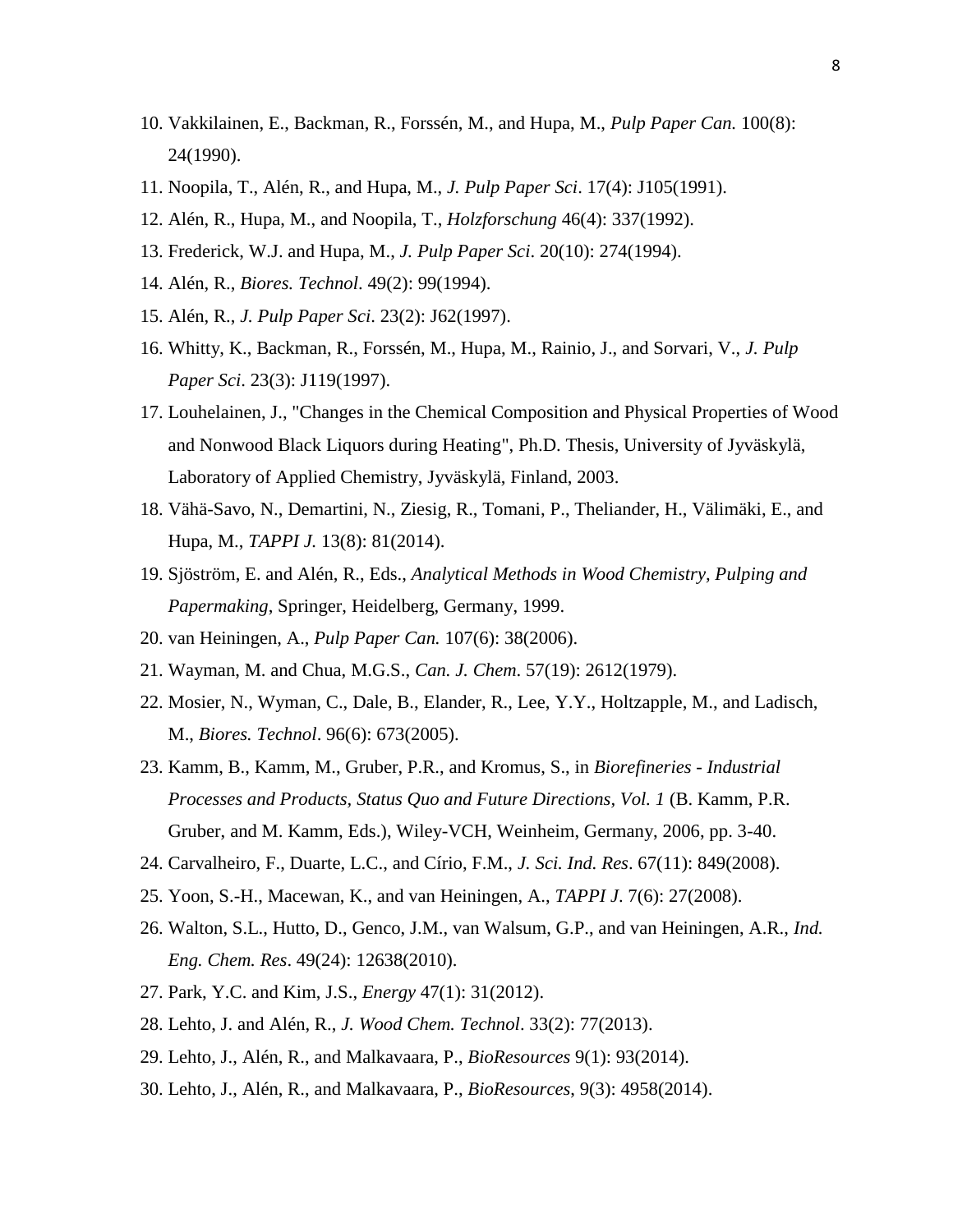- 31. Lehto, J., "Advanced Biorefinery Concepts Integrated to Chemical Pulping", Ph.D. Thesis, University of Jyväskylä, Laboratory of Applied Chemistry, Jyväskylä, Finland, 2015.
- 32. Alén, R. and Hartus, T., *Cellul. Chem. Technol.* 22(6): 613(1988).
- 33. Pakkanen, H. and Alén, R., *J. Wood Chem. Technol*. 32(4): 279(2013).
- 34. Alén, R., Jännäri, P., and Sjöström, E., *Finn. Chem. Lett.* 12(5): 190(1985).
- 35. Alén, R., Niemelä, K., and Sjöström, E., *J. Chromatogr. A*. 301(1): 273(1984).
- 36. Alén, R., in *Forest Products Chemistry* (P. Stenius, Ed.), Fapet Oy, Helsinki, Finland, 2000, pp. 58-104.
- 37. Hendriks, A.T.W.M. and Zeeman, G., *Biores. Technol*. 100(1): 10(2009).
- 38. Cagnon, B., Py, X., Guillot, A., Stoeckli, F., and Chambat, G., *Biores. Technol*. 100(1): 292(2009).
- 39. Alén, R., Rytkönen, S., and McKeough, P., *J. Anal. Appl. Pyrolysis* 31: 1(1995).
- 40. Yang, H., Yan, R., Chen, H., Lee, D.H., and Zheng, C., *Fuel* 86(12-13): 1781(2007).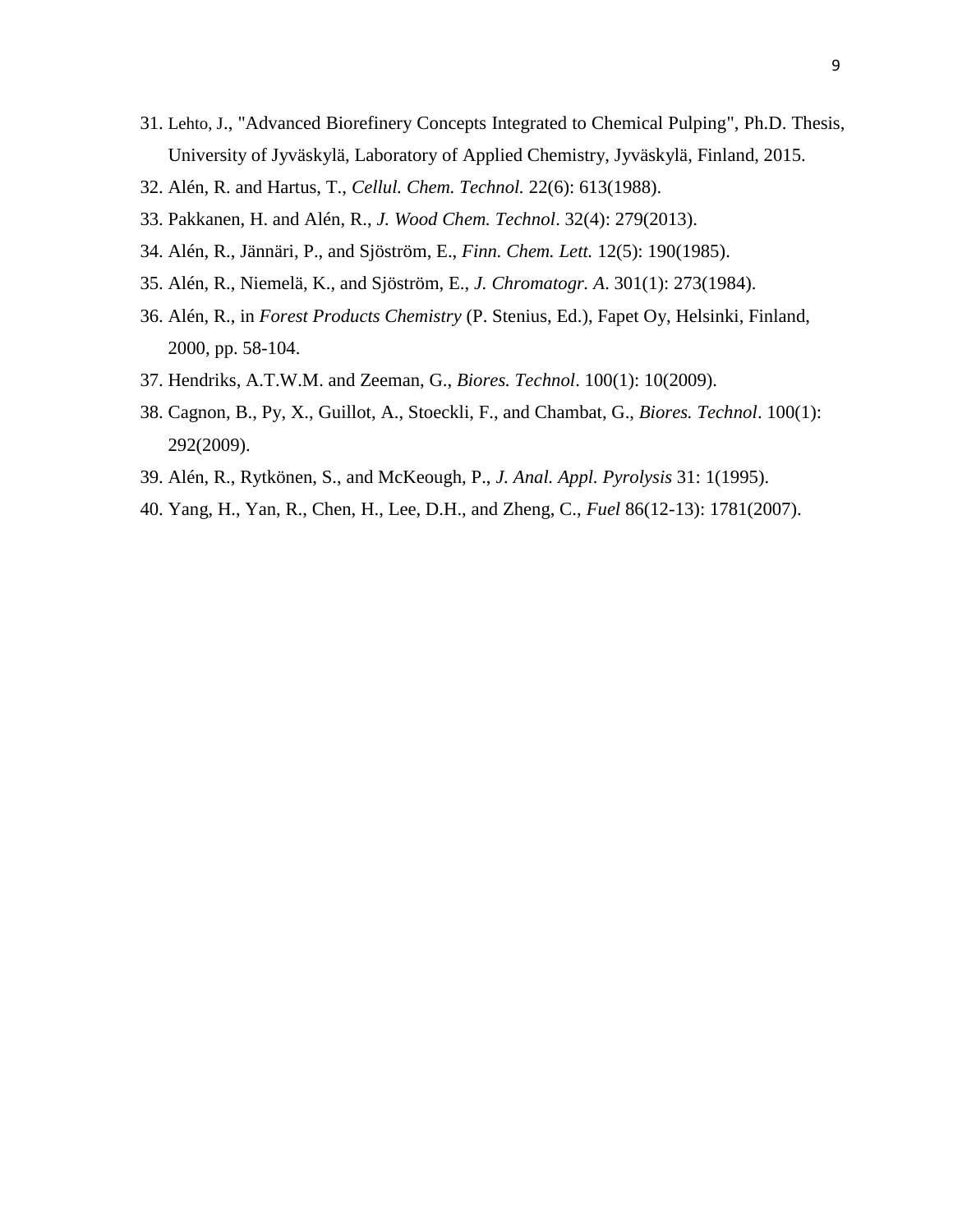| Parameter                    | <b>B52</b>                                           | <b>B65</b> | $HW+B52$ | $HW+B65$ | S <sub>65</sub> | S85   | $HW+S65$ | $HW+S85$ |  |  |
|------------------------------|------------------------------------------------------|------------|----------|----------|-----------------|-------|----------|----------|--|--|
| Effective alkali as NaOH,    | 18                                                   |            |          |          | 19              |       |          |          |  |  |
| % on o.d. wood               |                                                      |            |          |          |                 |       |          |          |  |  |
| Sulfidity, %                 | 35                                                   |            |          |          |                 |       |          |          |  |  |
| Liquor-to-wood ratio, $L/kg$ | 4.5                                                  |            |          |          |                 |       |          |          |  |  |
| Max. cooking temperature, °C | 162                                                  |            |          |          | 170             |       |          |          |  |  |
| Cooking time, min            | 52<br>65<br>52<br>65                                 |            |          | 65       | 85              | 65    | 85       |          |  |  |
| H factor                     | 500                                                  | 600        | 500      | 600      | 1,200           | 1,500 | 1,200    | 1,500    |  |  |
| Pulping yield, %             | 55.8                                                 | 55.6       | 51.3     | 49.8     | 52.8            | 51.2  | 49.2     | 48.0     |  |  |
| Residual alkali, g/L         | 6.8                                                  | 6.0        | 4.7      | 3.9      | 9.3             | 9.3   | 9.5      | 9.5      |  |  |
| Kappa number                 | 38.3<br>25.9<br>31.7<br>16.3<br>42.7<br>36.1<br>16.6 |            |          |          |                 |       | 32.9     |          |  |  |

*I. Kraft pulping of the untreated and hot-water pretreated (HW) birch (B) and spruce (S) chips.*

*II. Chemical composition of organic dry solids in birch and spruce kraft BLs (g/L). For abbreviations, see Table I.*

| Component                        | <b>B52</b> | <b>B65</b> | $HW + B52$ | $HW + B65$ | S65  | S85  | $HW + S65$ | $HW + S85$ |
|----------------------------------|------------|------------|------------|------------|------|------|------------|------------|
| Volatile acids                   | 19.8       | 20.0       | 16.9       | 16.8       | 10.5 | 10.9 | 9.4        | 9.7        |
| Formic                           | 4.4        | 4.5        | 6.5        | 6.4        | 5.2  | 5.5  | 5.8        | 5.9        |
| Acetic                           | 15.4       | 15.5       | 10.4       | 10.4       | 5.3  | 5.4  | 3.6        | 3.8        |
| Hydroxy acids                    | 15.2       | 16.3       | 21.5       | 22.2       | 20.9 | 21.5 | 23.8       | 24.8       |
| Glycolic                         | 0.8        | 0.8        | 1.2        | 1.3        | 1.4  | 1.4  | 1.4        | 1.5        |
| Lactic                           | 1.7        | 1.8        | 2.2        | 2.4        | 3.3  | 3.5  | 3.4        | 3.5        |
| 2-Hydroxybutanoic                | 4.1        | 4.2        | 4.9        | 5.2        | 0.9  | 1.0  | 1.5        | 1.7        |
| Xyloisosaccharinic               | 2.5        | 2.6        | 4.8        | 4.9        | 0.5  | 0.5  | 1.5        | 1.6        |
| Glucoisosaccharinic              | 2.1        | 2.2        | 2.6        | 2.8        | 8.1  | 8.0  | 8.8        | 9.1        |
| Others $*$                       | 4.0        | 4.7        | 5.8        | 5.6        | 6.7  | 7.1  | 7.2        | 7.4        |
| Lignin                           | 45.3       | 48.0       | 59.8       | 61.2       | 61.0 | 62.6 | 69.8       | 72.0       |
| Other organics                   | 18.1       | 14.4       | 10.1       | 11.4       | 12.6 | 13.5 | 10.0       | 9.0        |
| Volatile acids-to-total organics | 0.20       | 0.20       | 0.16       | 0.15       | 0.10 | 0.10 | 0.08       | 0.08       |
| Hydroxy acids-to-total organics  | 0.15       | 0.17       | 0.20       | 0.20       | 0.20 | 0.20 | 0.21       | 0.21       |
| Lignin-to-total organics         | 0.46       | 0.49       | 0.55       | 0.55       | 0.58 | 0.58 | 0.62       | 0.62       |

\*Mainly 3,4-dideoxy- and 3-deoxy-pentonic acids.

| III. Molar mass distribution of dissolved kraft lignins (% of total lignin). For abbreviations, see Table I. |  |  |
|--------------------------------------------------------------------------------------------------------------|--|--|
|                                                                                                              |  |  |

|                   |            |      |            | . .        |                 |      |            |            |
|-------------------|------------|------|------------|------------|-----------------|------|------------|------------|
| Molar mass, g/mol | <b>B52</b> | B65  | $HW + B52$ | $HW + B65$ | S <sub>65</sub> | S85  | $HW + S65$ | $HW + S85$ |
| >10,000           | 38.8       | 60.2 | 53.0       | 63.6       | 40.3            | 57.0 | 50.8       | 59.2       |
| $5.000 - 10.000$  | 20.8       | 172  | 19.1       | l 7.0      |                 | 19.1 | 21 Z       | 18.7       |
| $3,500 - 5,000$   |            | 6.6  | 8.2        | 6.2        | 9.9             |      | 8.9        | 6.9        |
| < 3.500           | 29.4       | 15.9 | 19.7       | 13.2       | 202<br>ن. ک     | 16.6 | 19.1       | I 5.2      |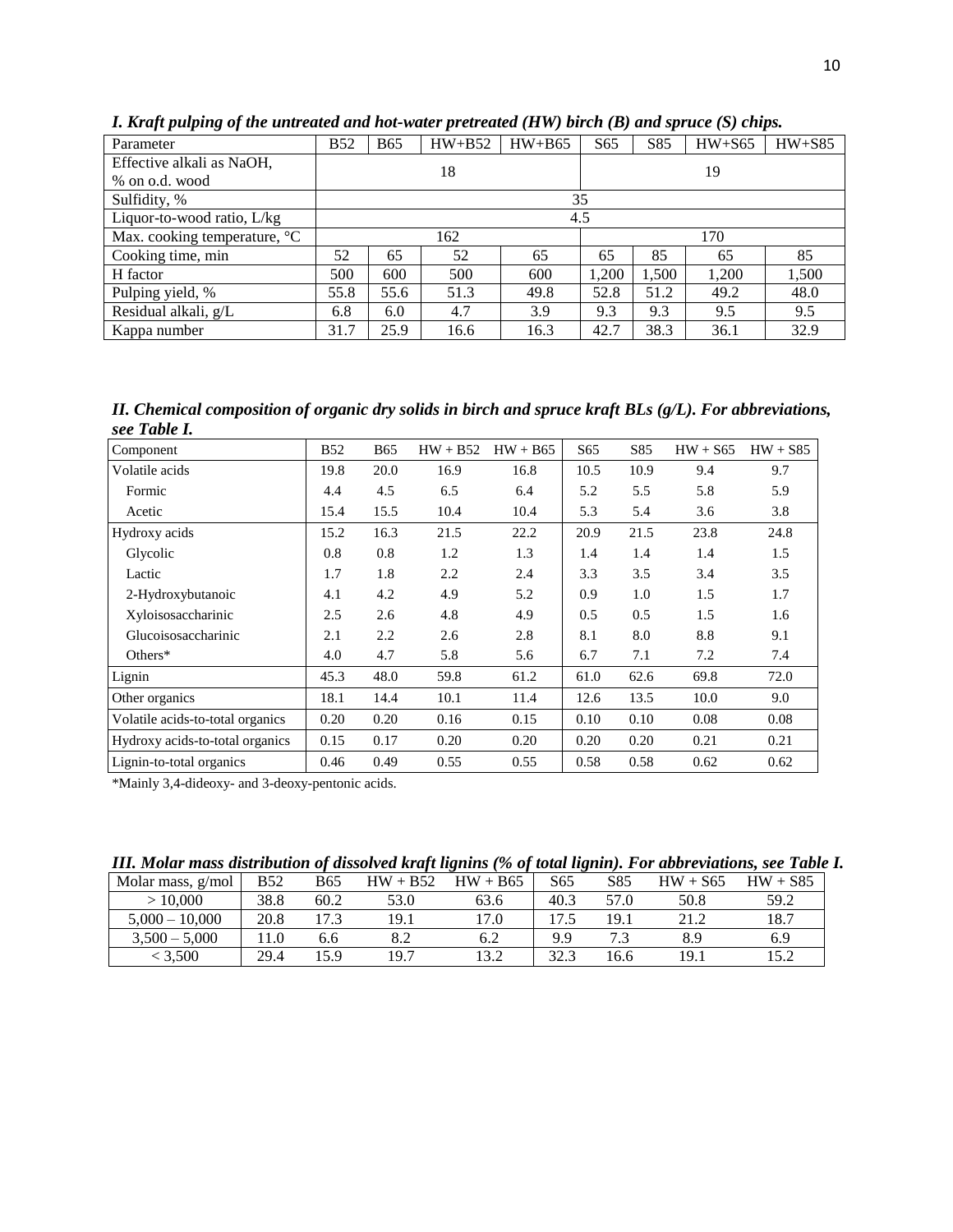

Note:  $\blacksquare$ -lignin,  $\lozenge$ -hydroxy acids,  $\circ$ -volatile acids, and  $\Box$ -other organics

*1. Contents of lignin, hydroxy acids, volatile acids, and other organics in BLs based on the total dissolved organics. For abbreviations, see Table I.*



*2. Molar mass distributions of dissolved lignin in black liquors from the kraft pulping of untreated and hot-water pretreated chips. For abbreviations, see Table I.*